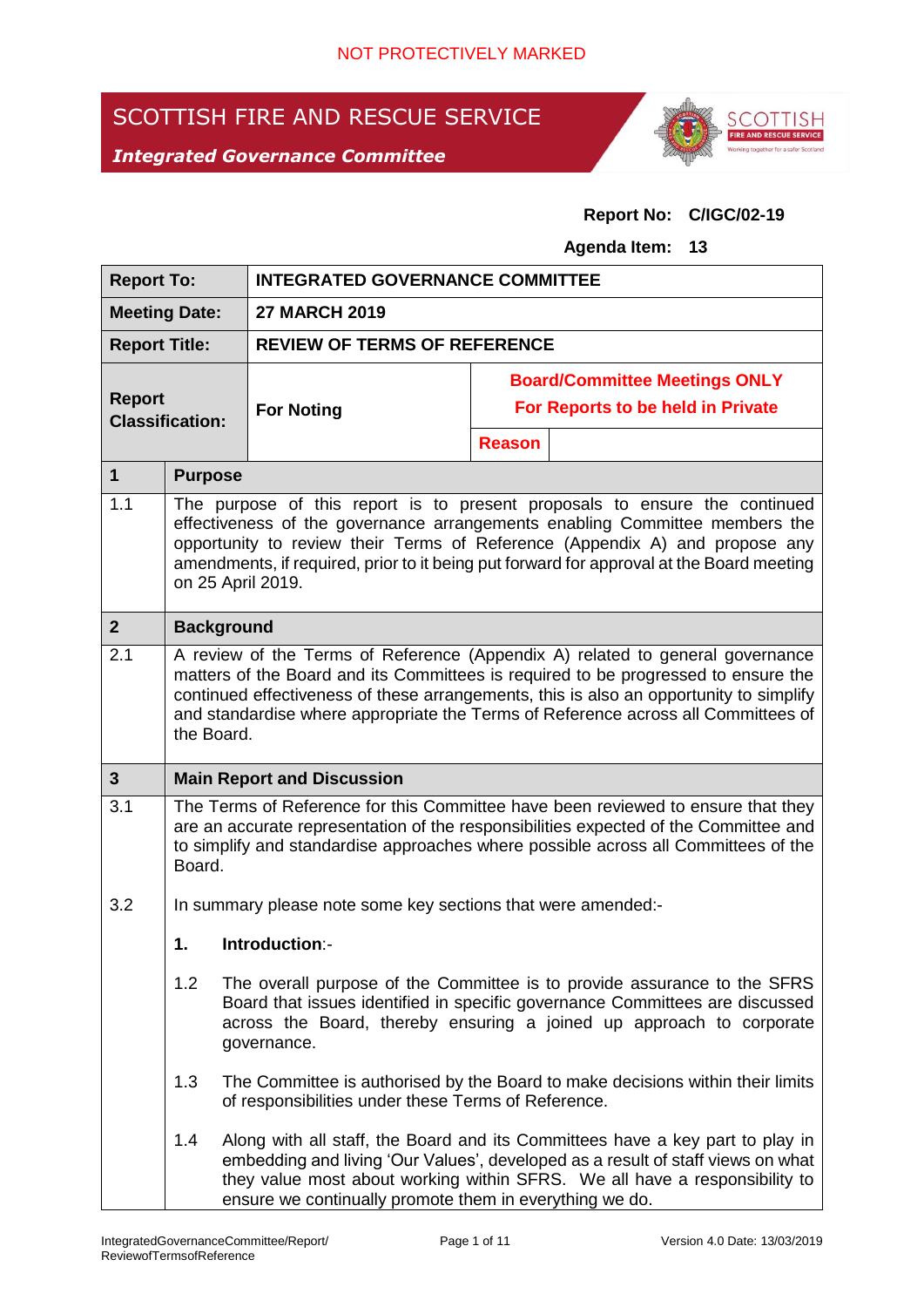#### **2. Membership**:-

2.3 Authority to invite representatives of related partner organisations and bodies.

#### **3. Reporting:-**

3.1 Minutes of the meetings of the Committee will be submitted to meetings of the Board. The Committee may submit special reports to the Board as required.

#### **4. Responsibilities (previously termed as Duties): -**

- 4.2 The areas of responsibility give the Committee scope to continually monitor and review Integrated Governance related matters as deemed necessary.
- 4.3 All Committees must endeavour to avoid duplication of work of other Committees by focusing on specific delegated areas of responsibility. Overall co-ordination of work is overseen by the Integrated Governance Committee Section 7.2.

#### **5. Rights**:-

- 5.1 Are authorised by the SFRS Board to make decisions within their limits of responsibilities under the Terms of Reference, as detailed within Section 4.1.
- 5.2 The Committee may:
- Scrutinise the delegated areas of responsibility referred to in Section 4 above;
- Invite additional members for a limited period to provide specialist assistance. However, where there is associated expense this must have prior approval from the Chair of the Board and Accountable Officer;
- Procure specialist advice at the expense of the organisation, subject to budgets agreed by the Chair of the Board and Accountable Officer;
- Approve previous Committee minutes at the next Committee meeting;
- Hold private workshop sessions as required for development purposes and to accommodate organisational input and support;

#### **6. Access:-**

6.1 Members of the SLT as required, will have free and confidential access to the Chair of the Committee.

#### **7. Meetings**:-

- 7.1 The procedures for meetings of the Committee are:
- To meet formally and in public at least on a quarterly basis.
- To consider and agree, in line with the Standing Orders, whether any item on the Agenda needs to be considered in private
- For the Chair of the Committee, in consultation with Members, to request an additional meeting if considered necessary;
- A minimum of 3 Committee members will be present for the meetings to be deemed quorate;
- In the absence of the Chair, the Deputy Chair will assume the responsibilities of the Chair. In both their absence and in agreement with the remaining three Committee members present any one member is authorised to assume the role of Chair for the duration of the meeting.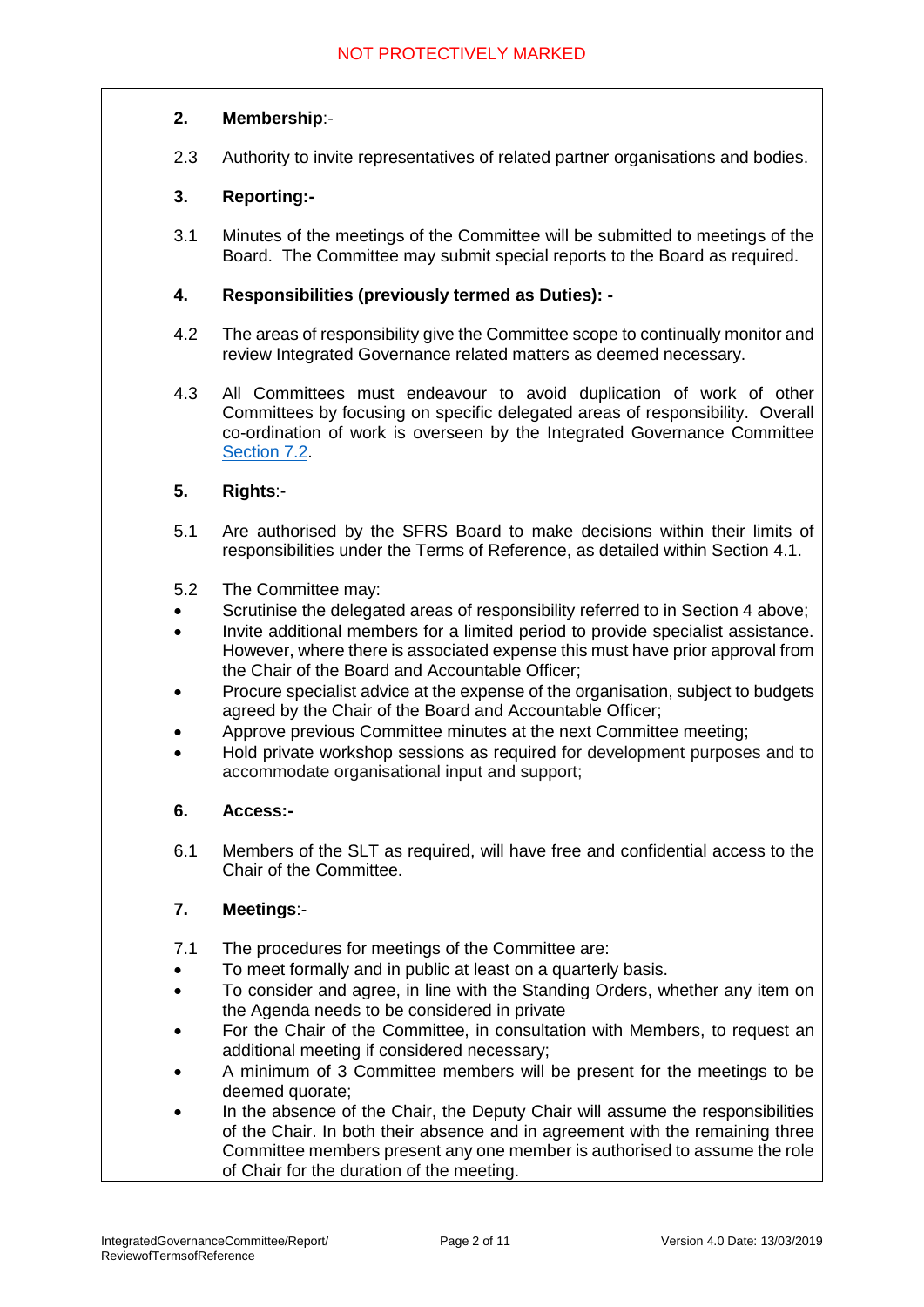| $\overline{\mathbf{4}}$ | <b>Recommendation</b>                                                                                                                                                                                                                                                                                                                      |  |  |  |
|-------------------------|--------------------------------------------------------------------------------------------------------------------------------------------------------------------------------------------------------------------------------------------------------------------------------------------------------------------------------------------|--|--|--|
| 4.1                     | The Committee are invited to review in full, the Terms of Reference for the Committee;<br>and propose any amendments, if required, prior to being submitted for approval at the<br>meeting of SFRS Board on 25 April 2019.                                                                                                                 |  |  |  |
| 5 <sup>5</sup>          | <b>Key Strategic Implications</b>                                                                                                                                                                                                                                                                                                          |  |  |  |
| 5.1<br>5.1.1            | <b>Financial</b><br>There are no key strategic implications arising from the recommendations set out in<br>this paper.                                                                                                                                                                                                                     |  |  |  |
| 5.2<br>5.2.1            | Legal<br>The recommendations contained within this report are intended to assist the<br>Committee and ultimately the Board in its ability to perform its scrutiny role and<br>therefore deliver its statutory duties effectively.                                                                                                          |  |  |  |
| 5.3<br>5.3.1            | <b>Performance</b><br>This includes the review of duties and reporting arrangements within the Terms of<br>Reference to ensure effective performance management of Committee related<br>business.                                                                                                                                          |  |  |  |
| 5.4<br>5.4.1            | <b>Environmental &amp; Sustainability</b><br>There are no key strategic implications arising from the recommendations set out in<br>this paper.                                                                                                                                                                                            |  |  |  |
| 5.5<br>5.5.1            | <b>Workforce</b><br>There are no key strategic implications arising from the recommendations set out in<br>this paper.                                                                                                                                                                                                                     |  |  |  |
| 5.6<br>5.6.1            | <b>Health &amp; Safety</b><br>There are no key strategic implications arising from the recommendations set out in<br>this paper.                                                                                                                                                                                                           |  |  |  |
| 5.7<br>5.7.1            | <b>Timing</b><br>This report has been produced to support the proposed arrangements to ensure the<br>continued effectiveness of the governance arrangements of the Board and its<br>Committees. It is intended that any revisions to the current Terms of Reference will be<br>presented at the Board meeting scheduled for 25 April 2019. |  |  |  |
| 5.8<br>5.8.1            | <b>Equalities</b><br>The existing Equality Impact Assessment - Board Operating Arrangements, has been<br>reviewed and there are no issues arising from the matters raised within this report.                                                                                                                                              |  |  |  |
| 5.9<br>5.9.1            | <b>Information Governance</b><br>There are no key strategic implications arising from the recommendations set out in<br>this paper.                                                                                                                                                                                                        |  |  |  |
| 5.10<br>5.10.1          | <b>Risk</b><br>The implementation of the proposed arrangements in this report are intended to<br>support control measures identified to mitigate the impact of Strategic Risk 7 - Failure<br>to Maintain Effective Systems of Control (Risk Ref. 7.6 - Failure to maintain and<br>mature effective governance arrangements).               |  |  |  |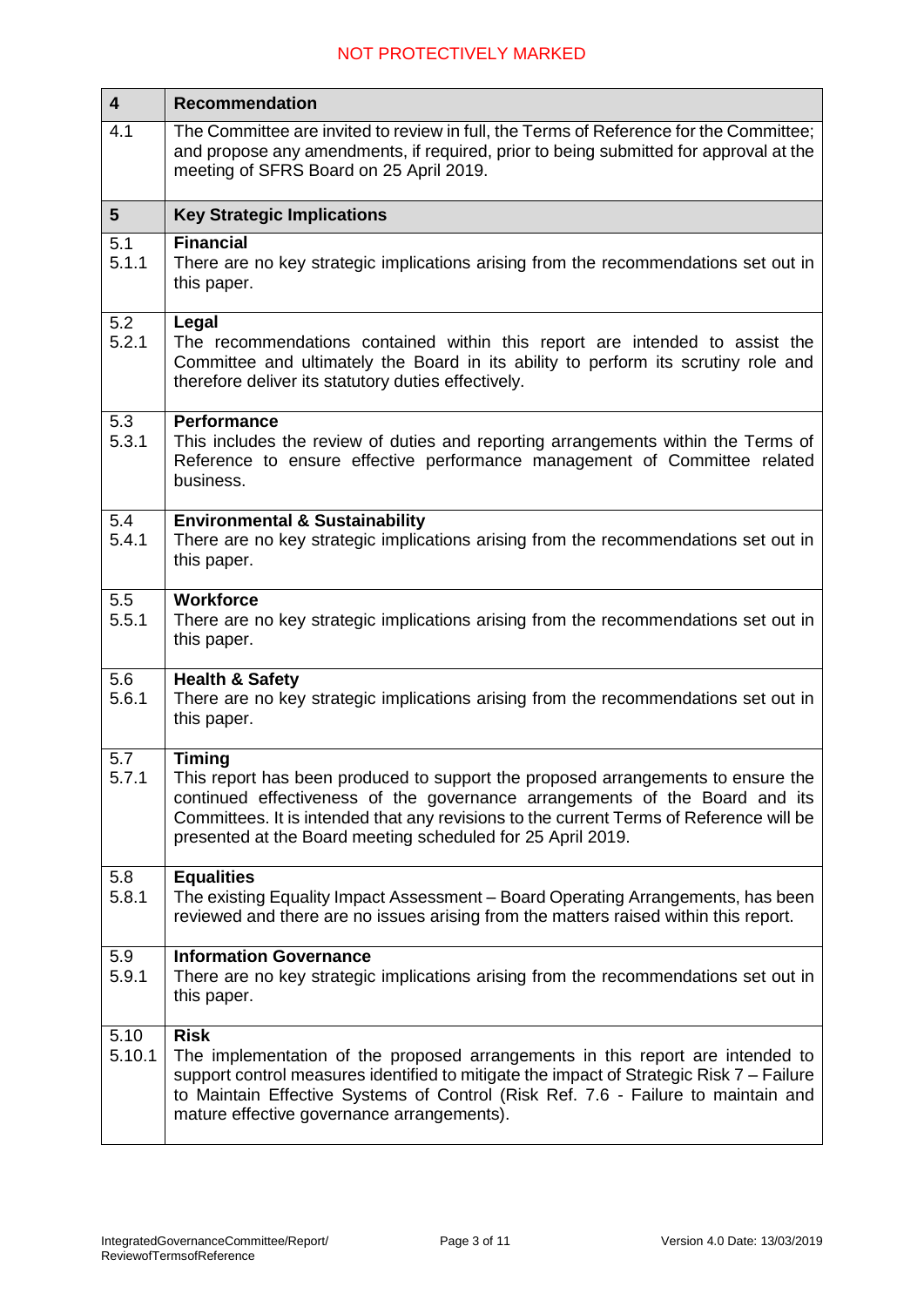| 5.11<br>5.11.1                                                                                                                                                                                                                                                                                                                                                                                                                                                                                                                                                                                                                                 | <b>Communications &amp; Engagement</b><br>The proposals have been developed by the Board Support Team following a<br>Committee workshop held in January '19 and in consultation with the Committee. The<br>proposals are therefore presented within this report for consideration prior to<br>submitting to the Board for approval, subject to any amendments. |                                                                                 |                     |                |  |  |
|------------------------------------------------------------------------------------------------------------------------------------------------------------------------------------------------------------------------------------------------------------------------------------------------------------------------------------------------------------------------------------------------------------------------------------------------------------------------------------------------------------------------------------------------------------------------------------------------------------------------------------------------|----------------------------------------------------------------------------------------------------------------------------------------------------------------------------------------------------------------------------------------------------------------------------------------------------------------------------------------------------------------|---------------------------------------------------------------------------------|---------------------|----------------|--|--|
| 5.12<br>5.12.1                                                                                                                                                                                                                                                                                                                                                                                                                                                                                                                                                                                                                                 | <b>Training</b><br>There are no key strategic implications arising from the recommendations set out in<br>this paper.                                                                                                                                                                                                                                          |                                                                                 |                     |                |  |  |
| 6                                                                                                                                                                                                                                                                                                                                                                                                                                                                                                                                                                                                                                              | <b>Core Brief</b>                                                                                                                                                                                                                                                                                                                                              |                                                                                 |                     |                |  |  |
| 6.1                                                                                                                                                                                                                                                                                                                                                                                                                                                                                                                                                                                                                                            | Not applicable.                                                                                                                                                                                                                                                                                                                                                |                                                                                 |                     |                |  |  |
| $\overline{7}$                                                                                                                                                                                                                                                                                                                                                                                                                                                                                                                                                                                                                                 | <b>Appendices/Further Reading</b>                                                                                                                                                                                                                                                                                                                              |                                                                                 |                     |                |  |  |
| 7.1                                                                                                                                                                                                                                                                                                                                                                                                                                                                                                                                                                                                                                            | Appendix A - Revised Terms of Reference                                                                                                                                                                                                                                                                                                                        |                                                                                 |                     |                |  |  |
| <b>Prepared by:</b>                                                                                                                                                                                                                                                                                                                                                                                                                                                                                                                                                                                                                            |                                                                                                                                                                                                                                                                                                                                                                | Alasdair Cameron, Group Manager, Board Support Team                             |                     |                |  |  |
| Sponsored by:                                                                                                                                                                                                                                                                                                                                                                                                                                                                                                                                                                                                                                  |                                                                                                                                                                                                                                                                                                                                                                | Mark McAteer, Director of Strategic Planning, Performance and<br>Communications |                     |                |  |  |
| <b>Presented by:</b>                                                                                                                                                                                                                                                                                                                                                                                                                                                                                                                                                                                                                           |                                                                                                                                                                                                                                                                                                                                                                | Alasdair Cameron, Group Manager, Board Support Team                             |                     |                |  |  |
|                                                                                                                                                                                                                                                                                                                                                                                                                                                                                                                                                                                                                                                | <b>Links to Strategy</b>                                                                                                                                                                                                                                                                                                                                       |                                                                                 |                     |                |  |  |
| This links to SFRS Strategic Plan 2016-19 through our priorities of Governance and Social<br>Responsibility, incorporating the following associated key strategic objectives:<br>We will continue to ensure that our decision-making processes are transparent and<br>evidence led.<br>We will develop a performance framework that enables the effective management of<br>risk and supports effective scrutiny, challenge and improvement.<br>We will embed effective communication and engagement in all that we do.<br>We will continue to explore how we maximise efficiency and productivity within our<br>organisation and partnerships. |                                                                                                                                                                                                                                                                                                                                                                |                                                                                 |                     |                |  |  |
|                                                                                                                                                                                                                                                                                                                                                                                                                                                                                                                                                                                                                                                |                                                                                                                                                                                                                                                                                                                                                                | <b>Governance Route for Report</b>                                              | <b>Meeting Date</b> | <b>Comment</b> |  |  |
| <b>Integrated Governance Committee</b>                                                                                                                                                                                                                                                                                                                                                                                                                                                                                                                                                                                                         |                                                                                                                                                                                                                                                                                                                                                                |                                                                                 | 27 March 2019       | For Noting     |  |  |
| <b>SFRS Board Meeting</b>                                                                                                                                                                                                                                                                                                                                                                                                                                                                                                                                                                                                                      |                                                                                                                                                                                                                                                                                                                                                                |                                                                                 | 25 April 2019       | For Approval   |  |  |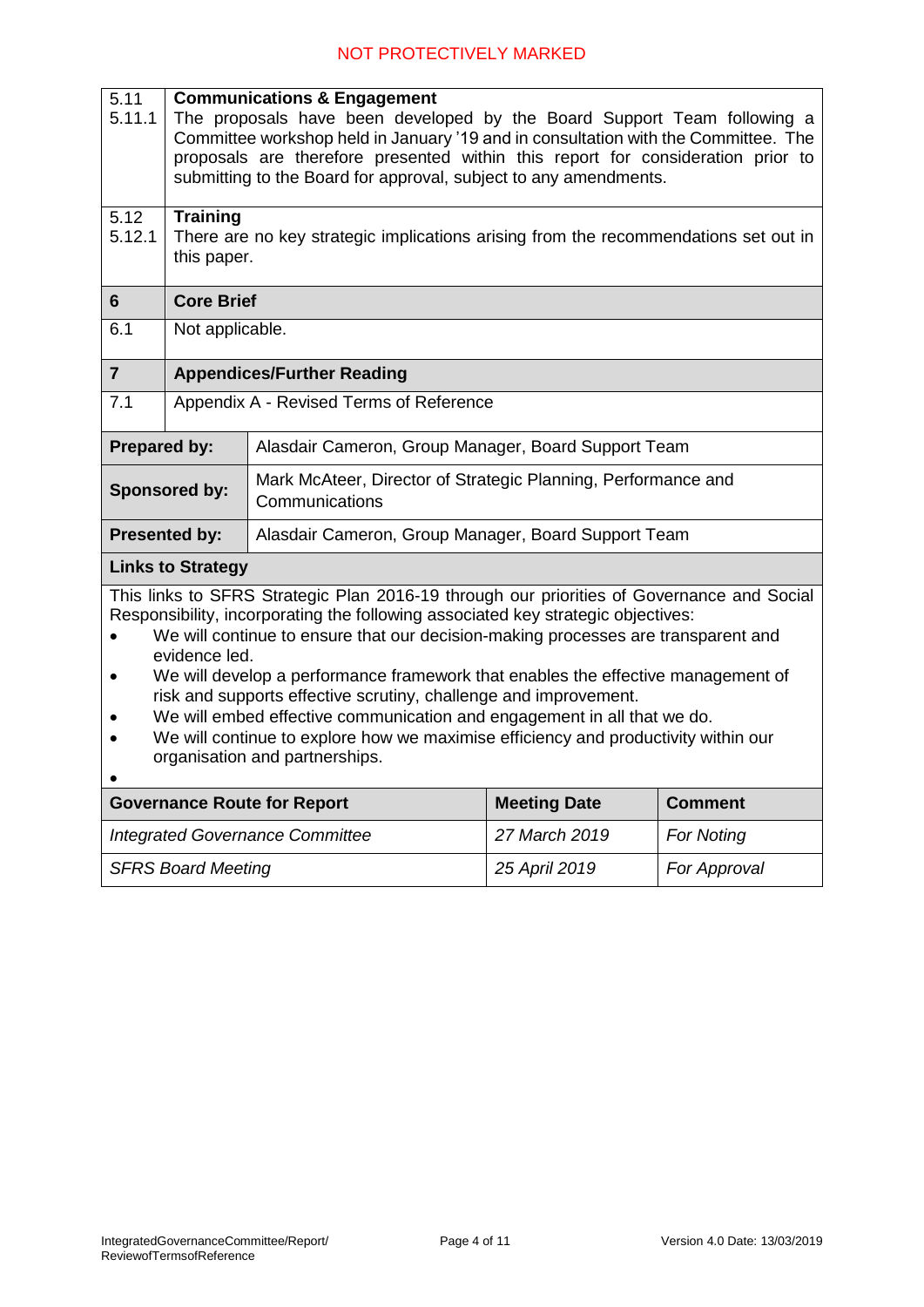#### **APPENDIX A**

# **Working together** for a safer Scotland



## **SCOTTISH FIRE AND RESCUE SERVICE BOARD**

## **CORPORATE GOVERNANCE**

### **TERMS OF REFERENCE FOR THE INTEGRATED GOVERNANCE COMMITTEE**

| Author/Role                             | <b>GM Alasdair Cameron</b>         |  |  |  |
|-----------------------------------------|------------------------------------|--|--|--|
| Date of Risk Assessment (if applicable) | N/A                                |  |  |  |
| Date of Equality Impact Assessment      | 28 March 2018                      |  |  |  |
| Date of Impact Assessment (commenced)   | N/A                                |  |  |  |
| Date of Impact Assessment (concluded)   | N/A                                |  |  |  |
| <b>Quality Control (name)</b>           | Richard Whetton, Head of Corporate |  |  |  |
|                                         | Governance                         |  |  |  |
| Authorised (name and date)              | Kirsty Darwent, Chair - March 2019 |  |  |  |
| Last reviewed/amended (name and date)   | GM Alasdair Cameron - March 21019  |  |  |  |
| Date for Next Review                    | <b>March 2020</b>                  |  |  |  |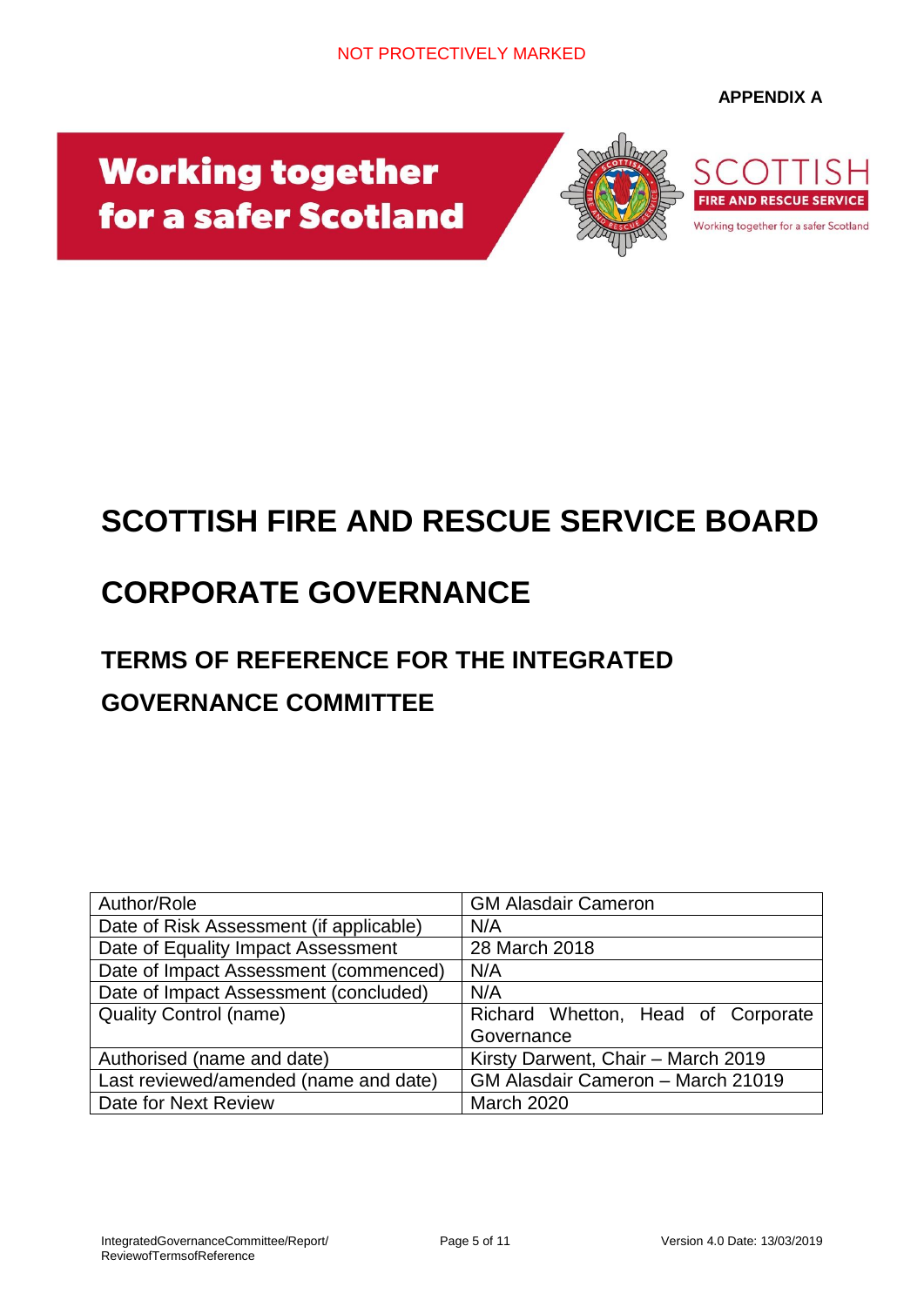

### **SCOTTISH FIRE AND RESCUE SERVICE BOARD**

### **CORPORATE GOVERNANCE**

**TERMS OF REFERENCE FOR THE INTEGRATED GOVERNANCE COMMITTEE**

- **1. [INTRODUCTION](#page-6-0)**
- **2. [MEMBERSHIP](#page-6-1)**
- **3. [REPORTING](#page-7-0)**
- **4. [RESPONSIBILITIES](#page-7-1)**
- **5. [RIGHTS](#page-8-0)**
- **6. [ACCESS](#page-8-0)**
- **7. [MEETINGS](#page-8-1)**
- **8. RELATIONSHIP TO OTHER COMMITTEES**
- **9. [INFORMATION REQUIREMENTS](#page-9-0)**
- **10. APPENDIX 1 – [COMMITTEE MEMBERSHIP](#page-9-1)**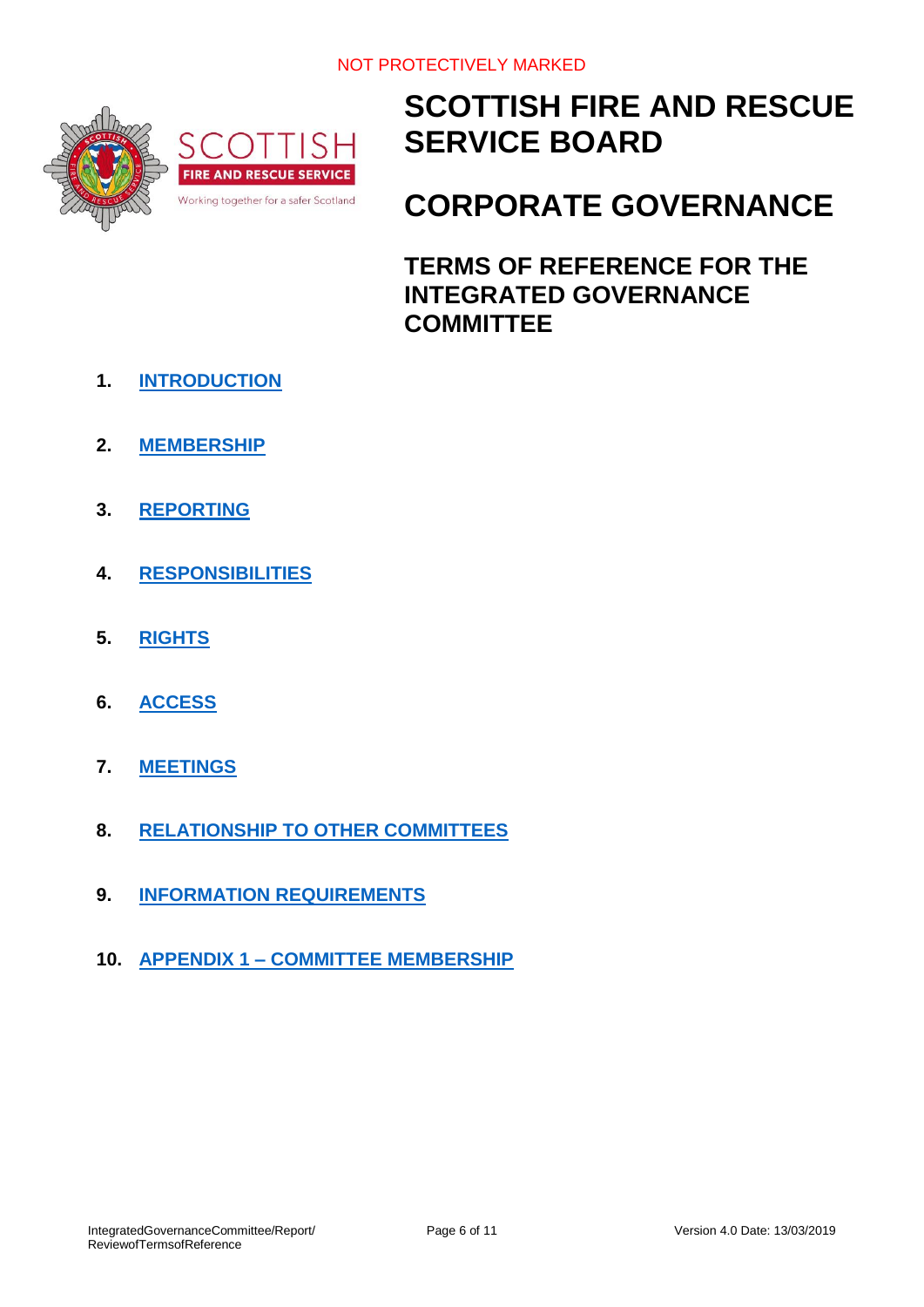#### <span id="page-6-0"></span>**1. INTRODUCTION**

- 1.1 The Scottish Fire and Rescue Service (SFRS) have established a Committee of the Board, known as the Integrated Governance Committee ("the Committee").
- 1.2 The overall purpose of the Committee is to provide assurance to the SFRS Board that issues identified in specific governance Committees are discussed across the Board, thereby ensuring a joined up approach to corporate governance.
- 1.3 The Committee is authorised by the Board to make decisions within their limits of responsibilities under these Terms of Reference.
- 1.4 Along with all staff, the Board and its Committees have a key part to play embedding and living ['Our Values',](https://www.firescotland.gov.uk/media/1225253/sfrs_values_framework.pdf) developed as a result of staff views on what they value most about working within SFRS. We all have a responsibility to ensure we continually promote them in everything we do.

#### <span id="page-6-1"></span>**2. MEMBERSHIP**

- 2.1 The Committee shall be established by the full SFRS Board and be composed of the Chairs and Deputy Chair of the Board, together with the Chairs of all other Committees. The Chair of this Committee will be the Chair of the SFRS Board. The Committee will be supported by the Chief and other members of SFRS staff, as appropriate to the agenda.
- 2.2 The Committee may invite representatives of related partner organisations, as appropriate, to Committee meetings to assist with the work of the Committee.
- 2.3 The composition and effectiveness of the Committee will be reviewed annually by the Board. A full list of the membership is detailed in Appendix 1.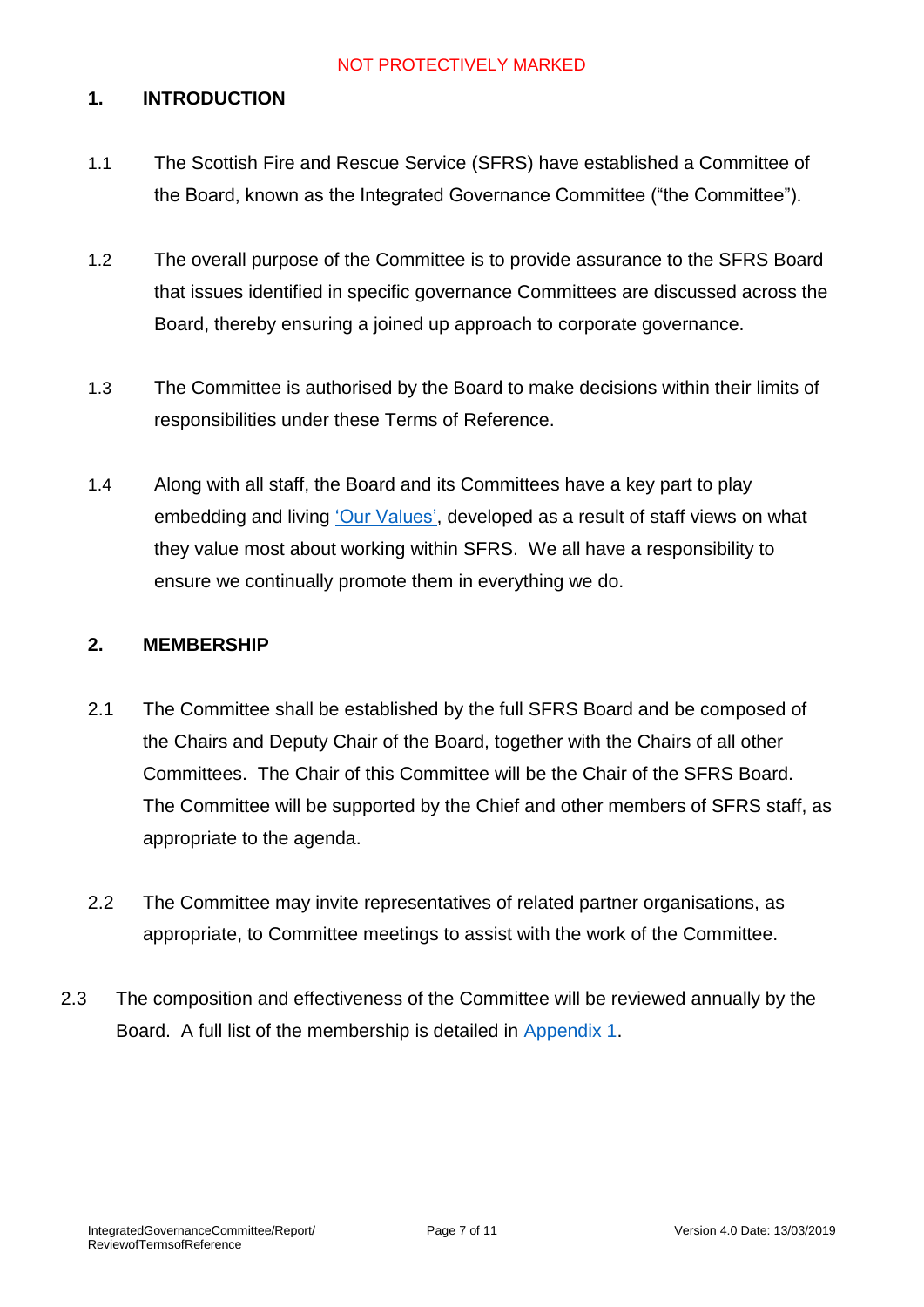#### <span id="page-7-0"></span>**3. REPORTING**

3.1 Minutes of the meetings of the Committee will be submitted to meetings of the Board. The Committee may submit special reports to the Board as required.

#### <span id="page-7-1"></span>**4. RESPONSIBILITIES**

- 4.1 The Committee is responsible for ensuring an integrated approach across all standards of Governance within SFRS. Specifically, it will:
	- Discuss, consider and co-ordinate both specific and common themes and/or issues relating to Governance and risk that have implications for the Board's Governance Committees;
	- Take a forward and outward looking approach towards good Governance and best practice making recommendations to the Board;
	- Review actions taken by the organisation on recommendations made by the Committees or the SFRS Board on all Governance matters, together with any recommendations made, for example, by Audit Scotland or Her Majesty's Fire Service Inspectorate (HMFSI);
	- Identify which Committee is best placed to scrutinise external reports;
	- Consider and scrutinise the SFRS compliance with relevant legislation and performance against national standards with regard to Governance;
	- Provide assurance to the SFRS Board on Governance issues that have application across the organisation.
- 4.2 The areas of responsibility give the Committee scope to continually monitor and review Integrated Governance related matters as deemed necessary.
- 4.3 All Committees must endeavour to avoid duplication of work of other Committees by focusing on specific delegated areas of responsibility. Overall co-ordination of work is overseen by the Integrated Governance Committee Section 7.2.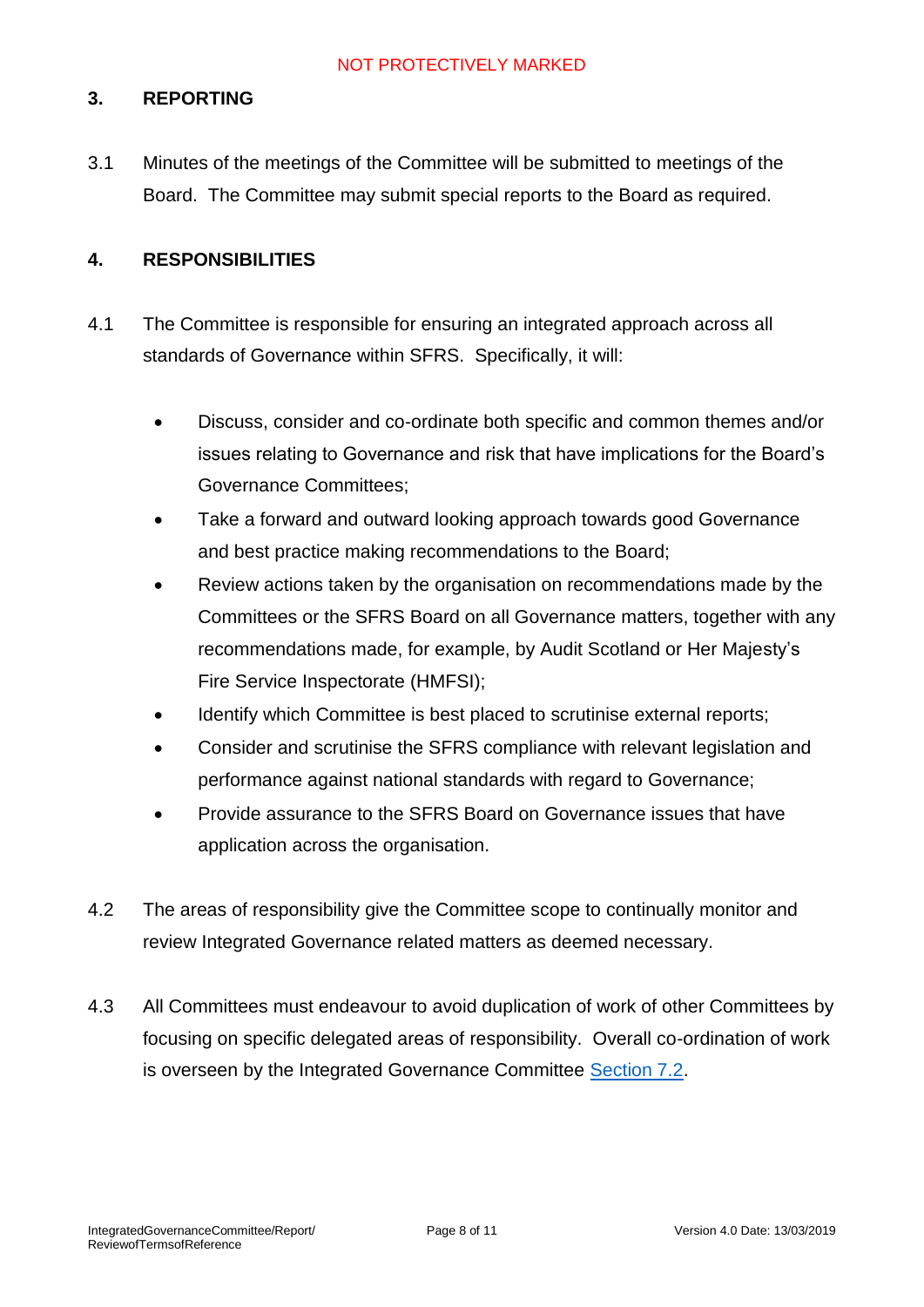#### **5. RIGHTS**

- 5.1 The Committee is authorised by the Board to make decisions within their limits of responsibilities under these Terms of Reference as detailed within [Section 4.1.](#page-7-1) This, however, is subject to ensuring that any decision made does not adversely impact on the Strategic Direction of the SFRS, which will continue to be subject to SFRS Board scrutiny and governance arrangements.
- 5.2 The Committee may:
	- Scrutinise the delegated areas of responsibility referred to in Section 4 above;
	- Invite additional members for a limited period to provide specialist assistance; However, where there is associated expense this must have prior approval from the Chair of the Board and Accountable Officer;
	- Procure specialist advice at the expense of the organisation, subject to budgets agreed by the Chair of the Board and Accountable Officer;
	- Approve previous Committee minutes at the next Committee meeting;
	- Hold private workshop sessions as required for development purposes and to accommodate organisational input and support;

#### <span id="page-8-0"></span>**6. ACCESS**

6.1 Members of the SLT as required, will have free and confidential access to the Chair of the Committee.

#### <span id="page-8-1"></span>**7. MEETINGS**

- 7.1 The procedures for meetings of the Committee are:
	- To meet formally and in public at least on a quarterly basis.
	- To consider and agree, in line with the Standing Orders, whether any item on the Agenda needs to be considered in private
	- For the Chair of the Committee, in consultation with Members, to request an additional meeting if considered necessary;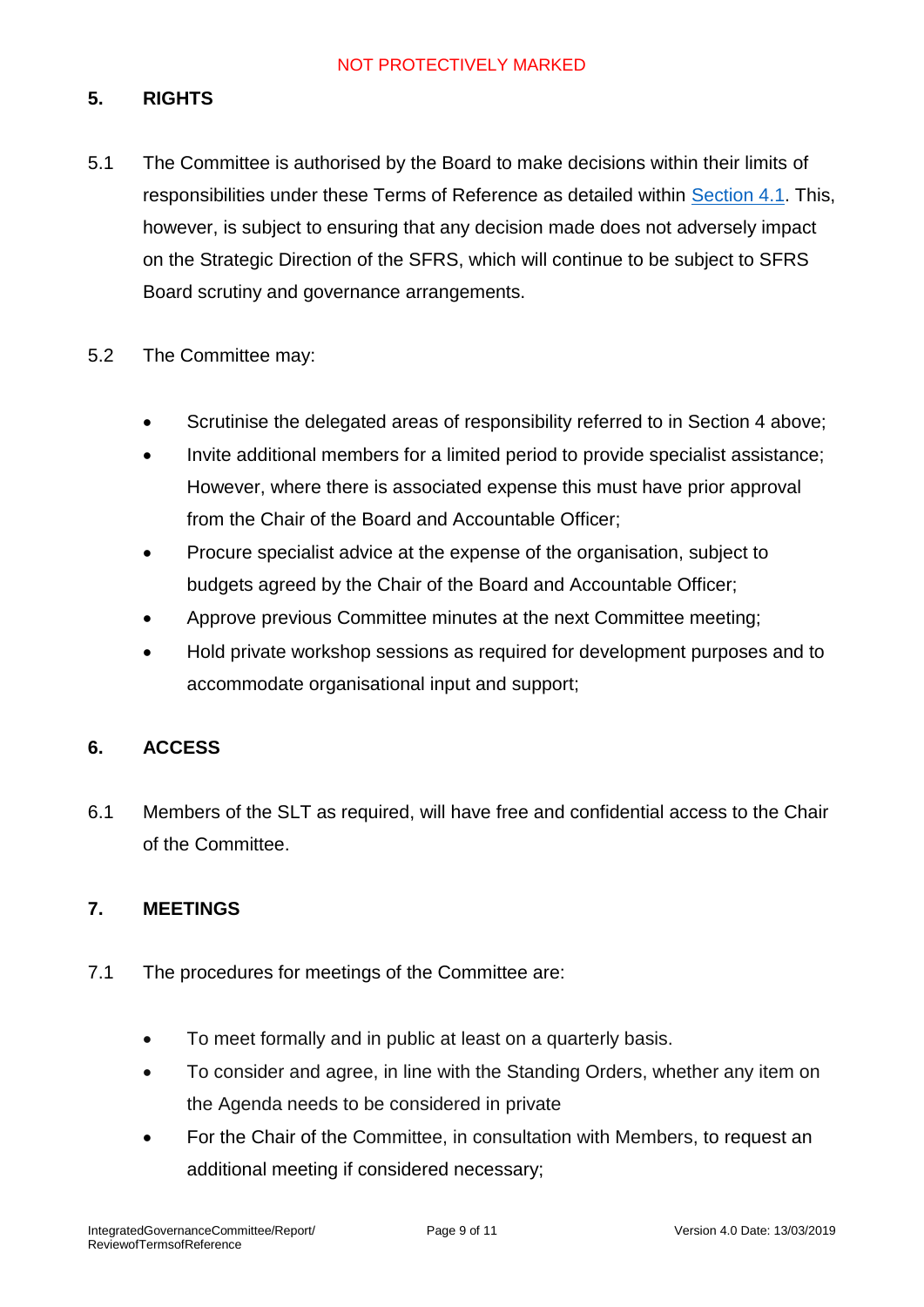- A minimum of 3 Committee members will be present for the meetings to be deemed quorate;
- In the absence of the Chair, the Deputy Chair will assume the responsibilities of the Chair. In both their absence and in agreement with the remaining three Committee members present any one member is authorised to assume the role of Chair for the duration of the meeting.

#### **8. RELATIONSHIP TO OTHER COMMITTEES**

- 8.1 The Integrated Governance Committee will have strategic relationships with all five of the other committees:
	- Audit and Risk Assurance;
	- Service Delivery;
	- Transformation and Major Projects;
	- Staff Governance; and
	- Remuneration, Appointments and Nominations (Sub-Committee).
- 8.2 The Integrated Governance Committee will review and co-ordinate intended outcomes between Committees to prevent duplication and ensure alignment of business, while capturing any common themes across all Committees.

#### <span id="page-9-0"></span>**9. INFORMATION REQUIREMENTS**

<span id="page-9-1"></span>9.1 All relevant documentation for the Committee must be provided as per the schedule for their meetings.